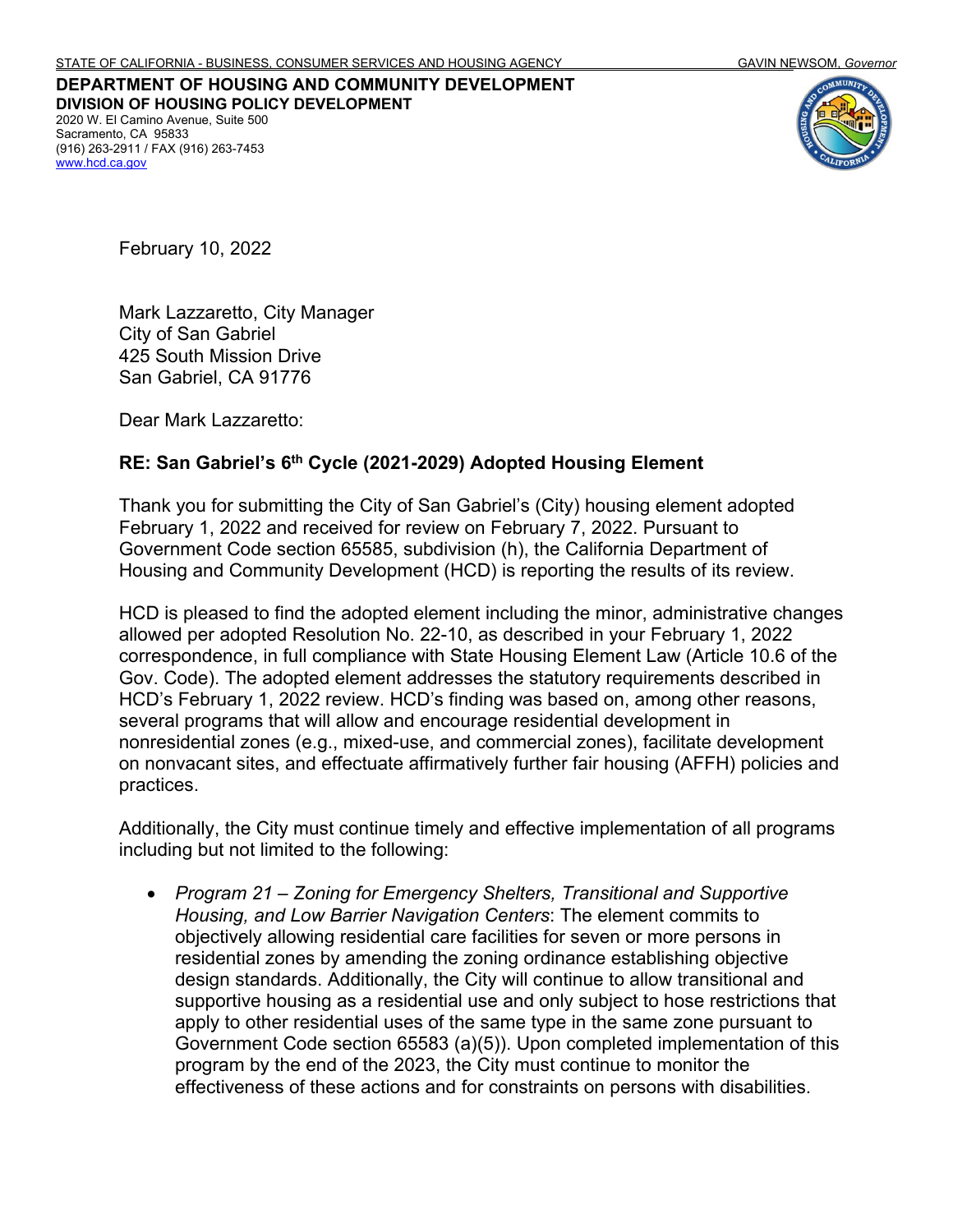- *Encouraging Residential on Nonvacant and Nonresidential Zones (e.g., Mixed-Use and Commercial)*: The element has identified a large portion of the regional housing needs allocation (RHNA) on nonvacant and nonresidential zoned sites. To facilitate and encourage development on these sites, the element has committed to revising development standards that encourage and facilitate residential development in these zones including requiring minimum residential densities, removing maximum Floor Area Ration (FAR) standards for residential, and increasing maximum height requirements by 2023 (Program 12 – Valley Boulevard Specific Plan Minimum Densities, Program 22 – Standardize Maximum Heights, Program 23 – Eliminate Residential Floor Area Limit in C-1 and C-3 Zones, Program 24 – Eliminate Minimum Floor Area.
- *Program 3 (Accessory Dwelling Units (ADU)):* The City has projected 208 ADUs throughout the planning period to accommodate the RHNA. Specifically, this program commits to monitoring the production of ADU's every two years. Should the City not realize that production rate or units are not provided at the affordability level assumed in the element, as committed in the element, the City will offer additional incentives for the production of ADUs or rezone additional sites to accommodate the shortfall
- *Program 1 (RHNA Housing Sites Implementation):* This program commits to rezone adequate sites to accommodate the shortfall of 600 units for lower-income by committing to rezone at least 20.5 acres by October 2024. Among other things, the program commits to zoning with densities of 30-40 units per acre and permit owner-occupied and rental multifamily uses by-right for developments in which 20 percent or more of the units are affordable to lower income households.

Lastly, HCD commends the City for including a suite of programs and actions that will address fair housing issues, displacement risk, providing housing choices in high opportunity areas and enhance housing mobility.

The City must monitor and report on the results of these and other programs through the annual progress report, required pursuant to Government Code section 65400. Please be aware, Government Code section 65585(i) grants HCD authority to review any action or failure to act by a local government that it determines is inconsistent with an adopted housing element or housing element law. This includes failure to implement program actions included in the housing element. HCD may revoke housing element compliance if the local government's actions do not comply with state law.

For your information, some general plan element updates are triggered by housing element adoption. HCD reminds the City to consider timing provisions and welcomes the opportunity to provide assistance.